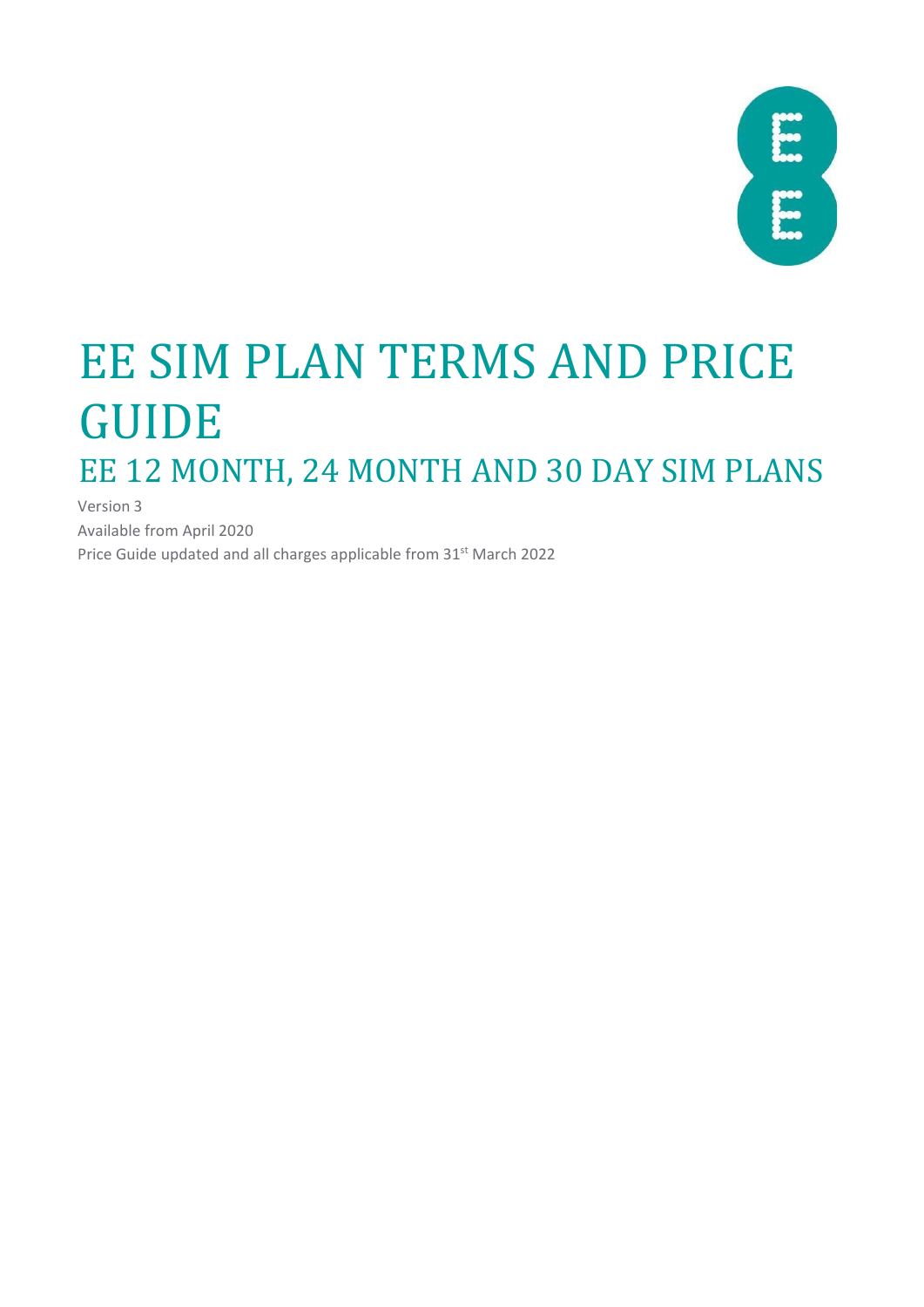To be eligible to join a SIM only plan on EE, you will need to pass our standard credit checks.

### **MINIMUM TERM**

Minimum Term:

- If you choose a 24 month plan, you'll have to promise to stay with us for 24 months.
- If you choose a 12 month plan, you'll have to promise to stay with us for 12 months.
- If you choose a 30 day plan, you'll have to promise to stay with us for 30 days.

### **USE OF SERVICES**

See our Price Guide at pages 6-8 for details of your inclusive allowances. Your monthly payment will include some or all of the additional benefits described below.

Your monthly payment is for using mobile internet on your phone, for checking voicemail (including visual voicemail if you have an iPhone) and an allowance of minutes and texts. You can use your minutes and texts:

- When **in the UK** to call and text customers of UK mobile networks and UK landlines starting with 01, 02 & 03 (mobile and landline numbers to Jersey, Guernsey and Isle of Man not included).
- When **in the EU/EEA** to call and text customers of UK mobile networks and UK landlines starting with 01, 02 & 03 (including landlines and mobiles in Jersey, Guernsey and the Isle of Man).
- When **in the EU/EEA** (including Jersey, Guernsey and the Isle of Man) to call and text customers of EU/EEA mobile networks and landlines.

|                                                                                 | Calling from the UK                                                    | Calling from EU/EEA/Switzerland (including<br>Jersey, Guernsey & the Isle of Man) |
|---------------------------------------------------------------------------------|------------------------------------------------------------------------|-----------------------------------------------------------------------------------|
| Calling to the UK (landlines<br>starting with 01, 02 & 03, and<br>mobiles)      | Included                                                               | Included                                                                          |
| Calling to EU/EEA/Switzerland<br>(including Guernsey, Jersey & Isle)<br>of Man) | EU/EEA not included,<br>Guernsey, Jersey & Isle of<br>Man not included | Included (to landlines and mobiles)                                               |

For example:

- Calls and texts from the UK to France are not included in your allowance, as this is an international call.
- Calls and texts from France to mobiles & landlines in the UK are included as part of your roaming allowances.
- Calls and texts within the EU/EEA/Switzerland to mobiles & landlines (so for example from France to France, or from France to Spain) are included as part of your roaming allowances.

You cannot use your inclusive minutes and texts to call and text customers of mobile networks and landlines in the EU/EEA/Switzerland when in the UK. Allowances do not include premium rate numbers anywhere in the UK or the EU and will be charged at your normal plan rate.

Calls to numbers starting with 08, 070, 09 and 118 are not included in your inclusive allowance of minutes. Calls to numbers starting with 084, 087, 09 and 118 will be split into two parts:

- the Access Charge this is the amount that is charged by EE as set out in the Non-Standard Price Guide [here;](https://ee.co.uk/help/help-new/price-plans/mobile/pay-monthly-price-plans)
- the Service Charge this is charged by the organisation you are calling. The amount of the Service Charge is set by them and should be stated anywhere the number is advertised.

The Access Charge is added to the Service Charge to give your total cost of call. For further information [https://ee.co.uk/help/helpnew/billing-usage-and-top-up/call-text-and-data-charges/charges-for-calling-non-geographic-numbers.](https://ee.co.uk/help/help-new/billing-usage-and-top-up/call-text-and-data-charges/charges-for-calling-non-geographic-numbers)

Your inclusive data allowance is for use when in the UK and in the EU. When in the EU you may be subject to a data fair use policy (see below for details).

These plans are for normal person to person use from your phone and are subject to your acceptance of our standard terms and conditions for pay monthly services. We monitor use in accordance with those terms.

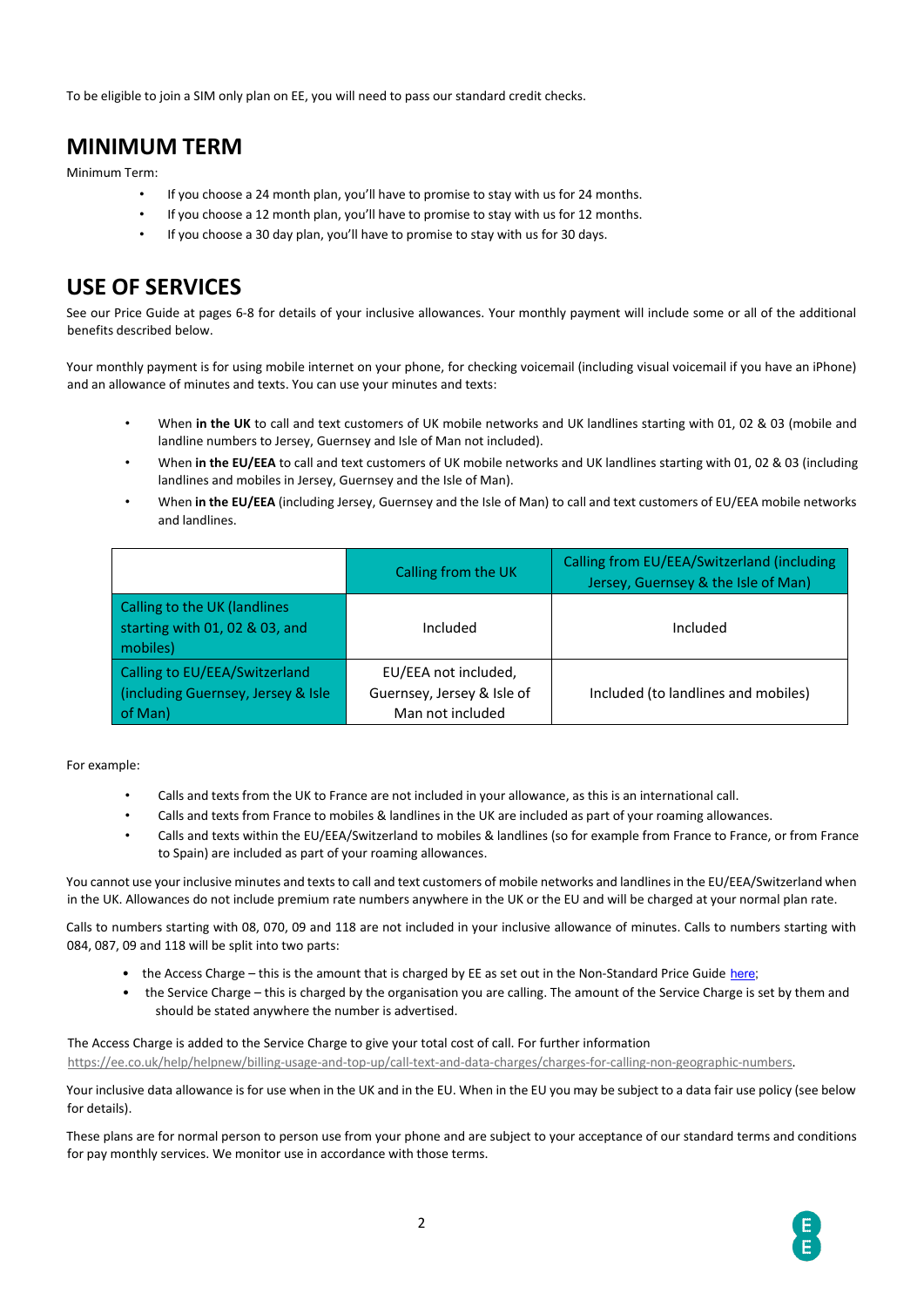The terms state that you can't use these plans to sell access to our network to anyone else. They are also not to be used for anything unlawful or to send nuisance communications. We'll decide that you're breaking these terms if you text and call more than 300 different numbers in a month. Remember, we're free to decide that other types of use may also be breaking this term. If you do break this term, we'll contact you and ask you to stop and if you don't then we may disconnect your SIM card from our network.

#### **UK USE**

You'll need 3G, 4G or 5G coverage to use mobile internet on your phone and a compatible device. You can only use mobile internet on our 4G network if you're within a 4G enabled area and to use 5G you need to be within a 5G enabled area. 5G is only available in a limited number of locations and you must be on a 5G plan (and have a 5G compatible device) to access it. You can and should check expected coverage via our coverage maps at ee.co.uk/coverage. Your phone may not be compatible with other UK networks or networks outside the UK. Whether you're on 3G, 4G or 5G, coverage and speeds will vary depending on your location, the number of people on the network and other factors such as weather and geography. If you're on a 5G plan, in some very limited circumstances right at the edge the 5G-enabled area and when you are indoors, your device may show you're connected to the 5G network when you're not. You'll still receive our best available speed at this location.

Each mobile internet option gives you a data allowance to use each month. We'll let you know by text message when your data is running low (when 80% of your allowance is used up) and when it has run out. You can use mobile internet on your phone to make internet phone calls ('VoiP') use your phone as a modem ('tethering') and, you can use mobile internet on your phone for peer to peer file sharing but your speed will be slower than usual as we monitor our network to protect it for all customers. Please see the network management policies on our website for more information. We won't charge you any more if you reach your monthly data allowance, but you won't be able to use mobile internet. To continue to use mobile internet after you've used up your current month's data allowance, you'll need to buy one of our data add-ons which will allow you to use mobile internet until your next bill date.

When in the UK, if you have a compatible device and the correct software, you can use your minutes allowance to make calls using Wi-Fi Calling (see ee.co.uk/wificalling for terms).

#### **EUROPEAN ROAMING**

Inclusive roaming benefits are available to UK based customers only.

Our **Europe Roaming Zone** presently includes:, Austria, Azores, Belgium, Bulgaria, Croatia, Cyprus\*, Czech Republic, Canary Islands, Denmark, Estonia, Finland, France, French Guyana, Germany, Gibraltar, Greece, Guadeloupe, Guernsey, Hungary, Iceland, Ireland, Isle of Man, Italy, Jersey, Latvia, Liechtenstein, Lithuania, Luxembourg, Madeira, Malta, Martinique, Mayotte, Monaco, Netherlands, Norway, Poland, Portugal, Reunion Islands, Romania, San Marino, Saint Martin (French), Saint Barthelemy, Slovakia, Slovenia, Spain, Sweden, Switzerland and Vatican City (Italy).

\* Note Turkey (you may wish to connect to a Turkish network in Northern Cyprus) and Andorra are outside the EU/EEA and not included in our European Roaming Zone. Therefore, any calls made from either of these countries, or from Northern Cyprus if connected to a Turkish network will be chargeable.

You can call 150 free of charge when roaming in the EU/EEA to get information about our charges. Emergency services can be contacted within the EU/EEA by calling 112.

If your device is compatible with Wi-Fi Calling, you will not be able to use it for Wi-Fi Calling when outside the UK.

#### Fair use amount

If your domestic data allowance is greater than 50GB, a fair usage policy of 50GB whilst roaming in our Europe or Rest of World Roaming Zones will apply (i.e. you can use up to 50GB from your allowance while roaming). Once you've used your fair use policy amount when roaming, we will notify you and surcharges will apply to continue using data when roaming in our Europe and Rest of World Zones.

The surcharges will last until you exhaust the remainder of your domestic data allowance, return to the UK, or until your next bill date (whichever is earlier).

• 1MB £0.36

Note whilst the charge displayed above is per MB, EE charge on a per KB basis (i.e. 1KB = £0.00036 or 0.036p).

Whether you have a FUP and subject to the above surcharges after exhausting your fair use amount, or you have a domestic allowance of 50Gb or less and therefore not subject to the fair use amount, if you use all your domestic data allowance when roaming outside the UK you'll need to buy an out of bundle UK/EU data add-on to continue using data. Details of these data add-ons (and the surcharges mentioned above) can be found in t[he](https://ee.co.uk/content/dam/ee-help/help-pdfs/ee-monthly-price-plan-guide-june-2018-v2.pdf) [EE Monthly Plan](https://ee.co.uk/content/dam/ee-help/help-pdfs/ee-monthly-price-plan-guide-june-2018-v2.pdf) Terms And Price Guid[e.](https://ee.co.uk/content/dam/ee-help/help-pdfs/ee-monthly-price-plan-guide-june-2018-v2.pdf)

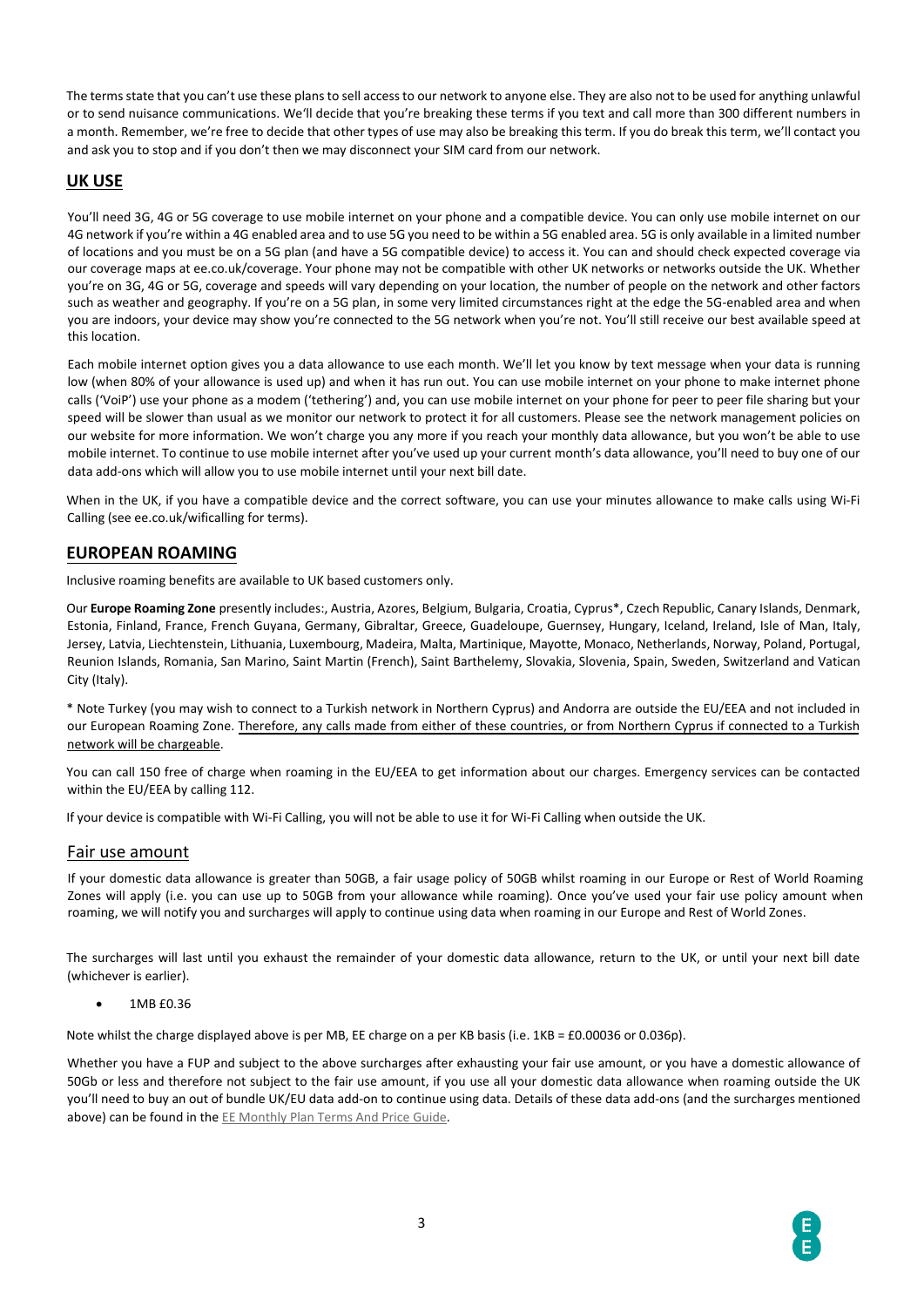So, for example, if your data allowance is 60GB you can use a maximum of 50GB when roaming:

| <b>Scenario 1</b>                                                                                             | <b>Scenario 2</b>                                            | <b>Scenario 3</b>                                                                                                                                          |
|---------------------------------------------------------------------------------------------------------------|--------------------------------------------------------------|------------------------------------------------------------------------------------------------------------------------------------------------------------|
| You've used 8GB in the UK before going<br>abroad                                                              | You've used 8GB in the UK before<br>going abroad             | You've used 50GB in the UK before going abroad                                                                                                             |
| You use the maximum 50GB outside<br>the UK                                                                    | You use 5GB while roaming, out<br>of a maximum 50GB          | You'll have 10GB maximum to use outside the UK                                                                                                             |
| After<br>vou have used<br>50GB<br>data<br>outside the UK, surcharges will apply<br>for you to keep using data | You'll have 47GB left to use in<br>the UK when you come back | After you have used the remaining 10GB of your<br>allowance you will need to buy a data add-on to use<br>more data whether you are in the EU or the UK. If |
| You'll have 2GB left to use in the UK when<br>you come back                                                   |                                                              | you use more than 40GB of the data from the add-<br>on while in the EU, surcharges will apply for you to<br>keep using data.                               |

#### Speeds

All our customers can enjoy the superfast speeds supported by our roaming partners abroad. But please note: Speeds outside the UK always depend on the network you connect to and 4G and 5G may or may not be available. We aren't responsible for the speeds or coverage you get outside the UK. As in the UK, your coverage and speeds will vary depending on your location, the number of people on the network and other factors such as weather and geography.

#### Stable links

We will monitor your stable link to the UK based on a combination of your presence in the UK and usage in the EU/EEA/Switzerland. We will consider you to have a stable link to the UK if more than 50% of mobile services are used in the UK within a four-month period. In respect of your presence in the UK, more than 50% of your time must be spent in the UK with every day that you log into the UK or overseas network being counted. Days where you have not logged on to any network (e.g. device is switched off) will not be taken into account in determining whether there is a stable link to the UK. If your usage abroad in the EU/EEA/Switzerland exceeds this, you will be alerted by text, and after a 2-week period we may charge you for services you use. Where your usage no longer indicates a risk of abusive or anomalous use we will stop charging you the surcharge. Examples of this are where you stop permanent use and resume periodic use when roaming in the EU. Where we have evidence of organised reselling of our UK SIM cards to persons not residing in or having stable links to the UK we may block the SIM card and roaming services."

You may not resell our UK SIM cards to persons not residing in or having stable links to the UK. If you do, we may block the SIM card and roaming services.

#### Complaints

If you have any concerns about EE's FUP policy, please get in touch with us using your preferred contact method at our [Ways to Complain](https://ee.co.uk/help/help-new/make-a-complaint) page. Please see o[ur](https://ee.co.uk/help/help-new/safety-and-security/protecting-your-information/complaints-code-of-practice) [Complaint Code](https://ee.co.uk/help/help-new/safety-and-security/protecting-your-information/complaints-code-of-practice) of Practice [fo](https://ee.co.uk/help/help-new/safety-and-security/protecting-your-information/complaints-code-of-practice)r full details of our complaints procedure.

#### **ADDITIONAL BENEFITS**

#### 4G/5G Speeds in UK

EE Essential SIM Plans give you access to speeds of up to 60Mbps. You can only use mobile internet or make calls on our 4G network if you're within a 4G enabled area and in range of a 4G base station. You'll need a 4G calling compatible phone to make and receive calls over our 4G network. Roaming is not available with 4G Calling. Your 4G phone may not be compatible with other UK 4G networks or 4G networks outside the UK. You can check your 3G and 4G coverage at ee.co.uk/coverage.

EE Smart SIM Plans give you uncapped speeds in the UK. You can only use mobile internet or make calls on our 4G or 5G network if you're within a 4G or 5G enabled area. You'll need a compatible phone to make and receive calls over our 4G/5G network. Roaming is not available with 4G Calling. Your device may not be compatible with other UK 4G/5G networks or 4G/5G networks outside the UK. You can check your coverage at ee.co.uk/coverage.

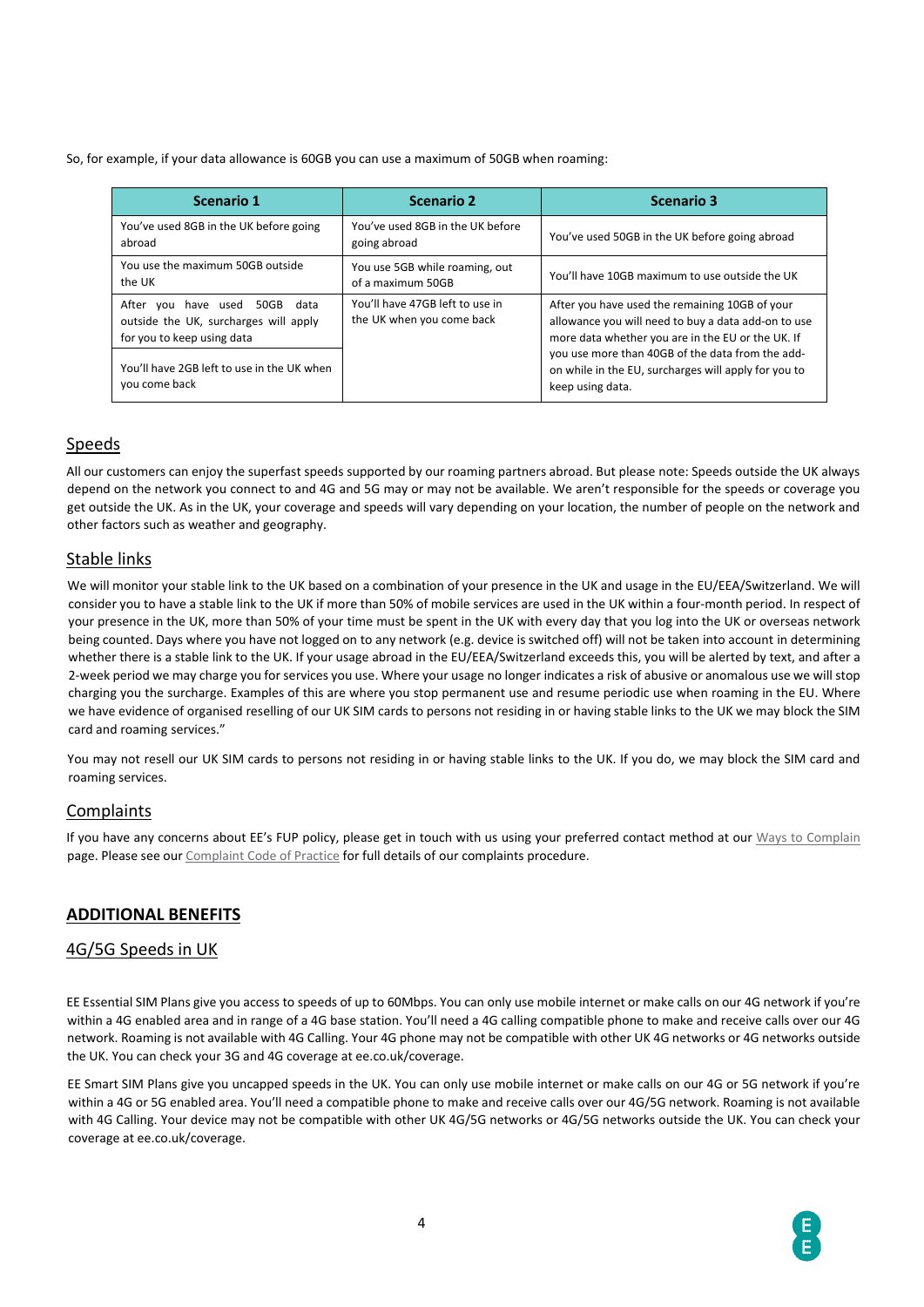#### Smart SIM Customers

Smart Plans give you access to a range of swappable benefits. Once you've chosen, you can change your swappable after a short period of up to 30 days. Choose your swappable benefit at purchase, via My EE or by texting 150, for more details go to ee.co.uk/passes We may at any time change the range of swappables available, the content of swappables or the minimum length of time each must be active for. We will try to notify active users of the affected swappable if we do this but are not obliged to. Each swappable may take up to 24 hours to activate. Third party subscriptions may be required.

#### **UPGRADES**

Upgrades (12 month plans):

- Existing EE, Orange or T-Mobile customers who have moved to a 12 month SIM only plan from a handset plan can move back to a handset plan at any time during their 12 month contract.
- Existing EE, Orange or T-Mobile customers who have moved from a PAYG plan need to stay on their 12 month SIM only plan for 6 months before they can move to a handset plan.
- New customers (not previously with EE, Orange or T-Mobile) also need to stay on their 12 month SIM only plan for 6 months before they can move to a handset plan.
- A fee to upgrade before the end of the 12 month minimum term may apply.
- SIM Access customers will need to have been on their plan for 10 months before they can move to a handset plan, this will be dependent on payment history
- If you choose a 30 day plan and you decide to upgrade or cancel your contract, you'll have to give 30 days' notice to us by phone.

#### **SIM ACCESS**

These terms are in addition to our standard SIM plan terms where applicable and are subject to the restrictions outlined below. Offered at our discretion to those customers unable to obtain a standard SIM plan due to not passing the credit check. 12 month minimum term. All services for use in the UK only, unless specified otherwise. No deposit required. Not compatible with sharer plans. Not eligible for multi-line discount.

Allowance allows you to call/text from UK to UK mobiles & landlines starting with 01, 02 and 03 (excluding Jersey, Guernsey and the Isle of Man). Out of allowance calls to these numbers cost 67p/min. General: Calls to 084, 087, 09 & 118 numbers are not included; you'll be charged EE's Access Charge of 67p/min plus the applicable service charge. See the EE Price Guide for a detailed list of service charges. You will be charged for sending texts to international numbers. See ee.co.uk for our Price Guide & more info. Once you use up your data, you'll be required to buy a data add-on to continue using your device for that purpose. The credit limit is £30 which may be increased at our discretion from time to time. Once the credit limit is reached the service will be suspended. Once the balance is cleared the service is restored. Some charges may not be recorded against your account immediately, so the charges could exceed your credit limit before your account is suspended.

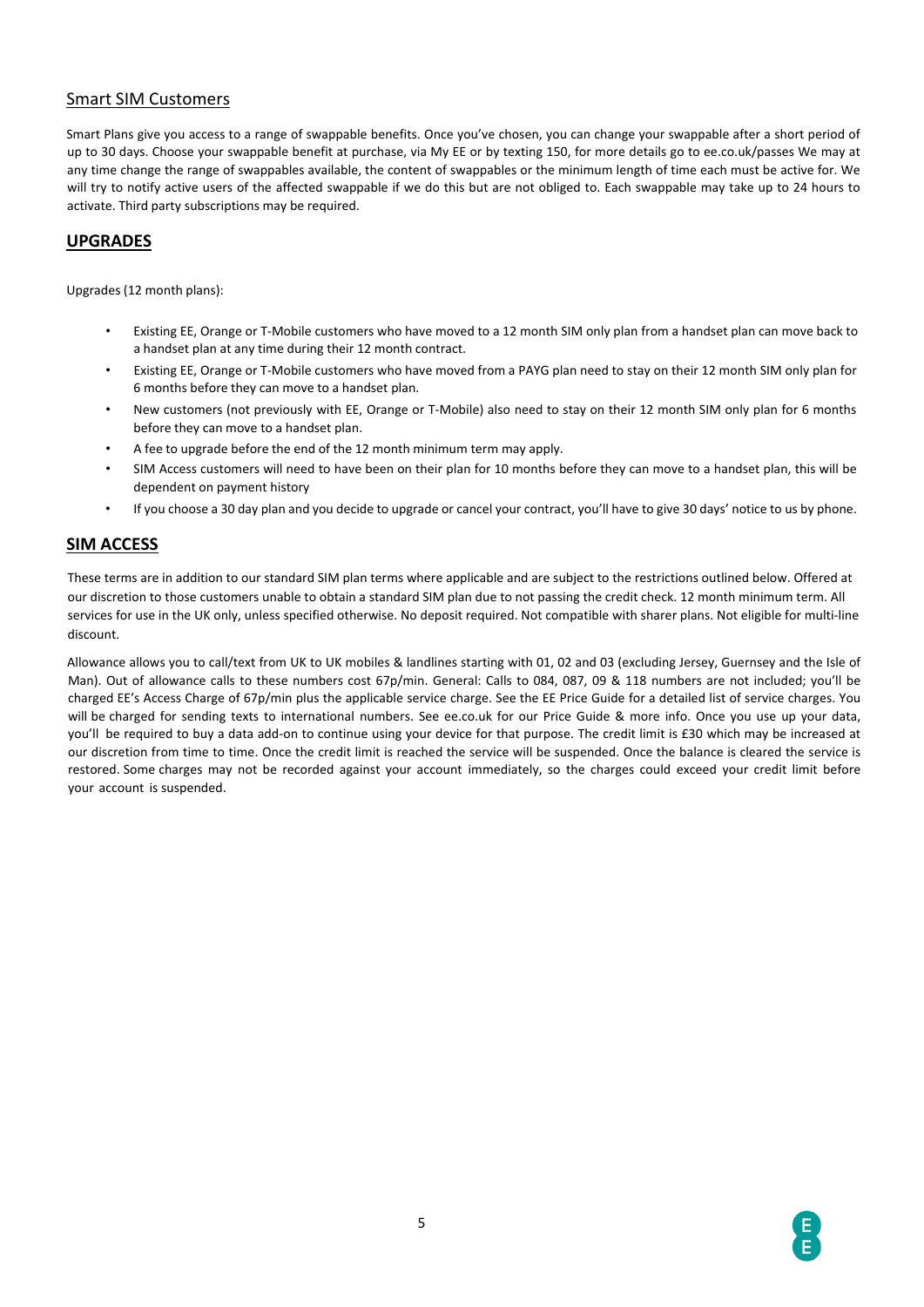## PLAN PRICE GUIDE

For new and upgrading customers from 1 May 2019. This is the Plan Price Guide referred to in your full pay monthly agreement with us. This Plan Price Guide forms part of your agreement with us.

|                           | <b>SIM Plans (12 months)</b>                                                                                                 |           |           |           |           |
|---------------------------|------------------------------------------------------------------------------------------------------------------------------|-----------|-----------|-----------|-----------|
| Monthly Cost (Inc. VAT)   | £13                                                                                                                          | £16       | £19       | £22       | £27       |
| Inclusive UK minutes      | Unlimited                                                                                                                    | Unlimited | Unlimited | Unlimited | Unlimited |
| <b>Inclusive UK Texts</b> | Unlimited                                                                                                                    | Unlimited | Unlimited | Unlimited | Unlimited |
| <b>Inclusive Internet</b> | 250MB                                                                                                                        | 1GB       | 3GB       | 20GB      | 40GB      |
| Data Speed                | Up to 60Mbps                                                                                                                 |           |           |           |           |
| <b>Roaming benefits</b>   | Use of your allowance when travelling in the EU (15GB fair usage policy applies), destinations<br>listed in the terms above. |           |           |           |           |

|                           | SIM Plans (30 days)                                                                                                          |           |           |           |           |
|---------------------------|------------------------------------------------------------------------------------------------------------------------------|-----------|-----------|-----------|-----------|
| Monthly Cost (Inc. VAT)   | £18                                                                                                                          | £21       | £24       | £27       | £32       |
| Inclusive UK minutes      | Unlimited                                                                                                                    | Unlimited | Unlimited | Unlimited | Unlimited |
| <b>Inclusive UK Texts</b> | Unlimited                                                                                                                    | Unlimited | Unlimited | Unlimited | Unlimited |
| Inclusive Internet        | 250MB                                                                                                                        | 1GB       | 3GB       | 20GB      | 40GB      |
| Data Speed                | Up to 60Mbps                                                                                                                 |           |           |           |           |
| <b>Roaming benefits</b>   | Use of your allowance when travelling in the EU (15GB fair usage policy applies),<br>destinations listed in the terms above. |           |           |           |           |

|                           | <b>SIM Plans (24 months)</b>                                                                                                 |           |           |           |           |
|---------------------------|------------------------------------------------------------------------------------------------------------------------------|-----------|-----------|-----------|-----------|
| Monthly Cost (Inc. VAT)   | £11                                                                                                                          | £14       | £17       | £20       | £25       |
| Inclusive UK minutes      | Unlimited                                                                                                                    | Unlimited | Unlimited | Unlimited | Unlimited |
| <b>Inclusive UK Texts</b> | Unlimited                                                                                                                    | Unlimited | Unlimited | Unlimited | Unlimited |
| Inclusive Internet        | 250MB                                                                                                                        | 1GB       | 3GB       | 20GB      | 40GB      |
| Data Speed                | Up to 60Mbps                                                                                                                 |           |           |           |           |
| <b>Roaming benefits</b>   | Use of your allowance when travelling in the EU (15GB fair usage policy applies),<br>destinations listed in the terms above. |           |           |           |           |

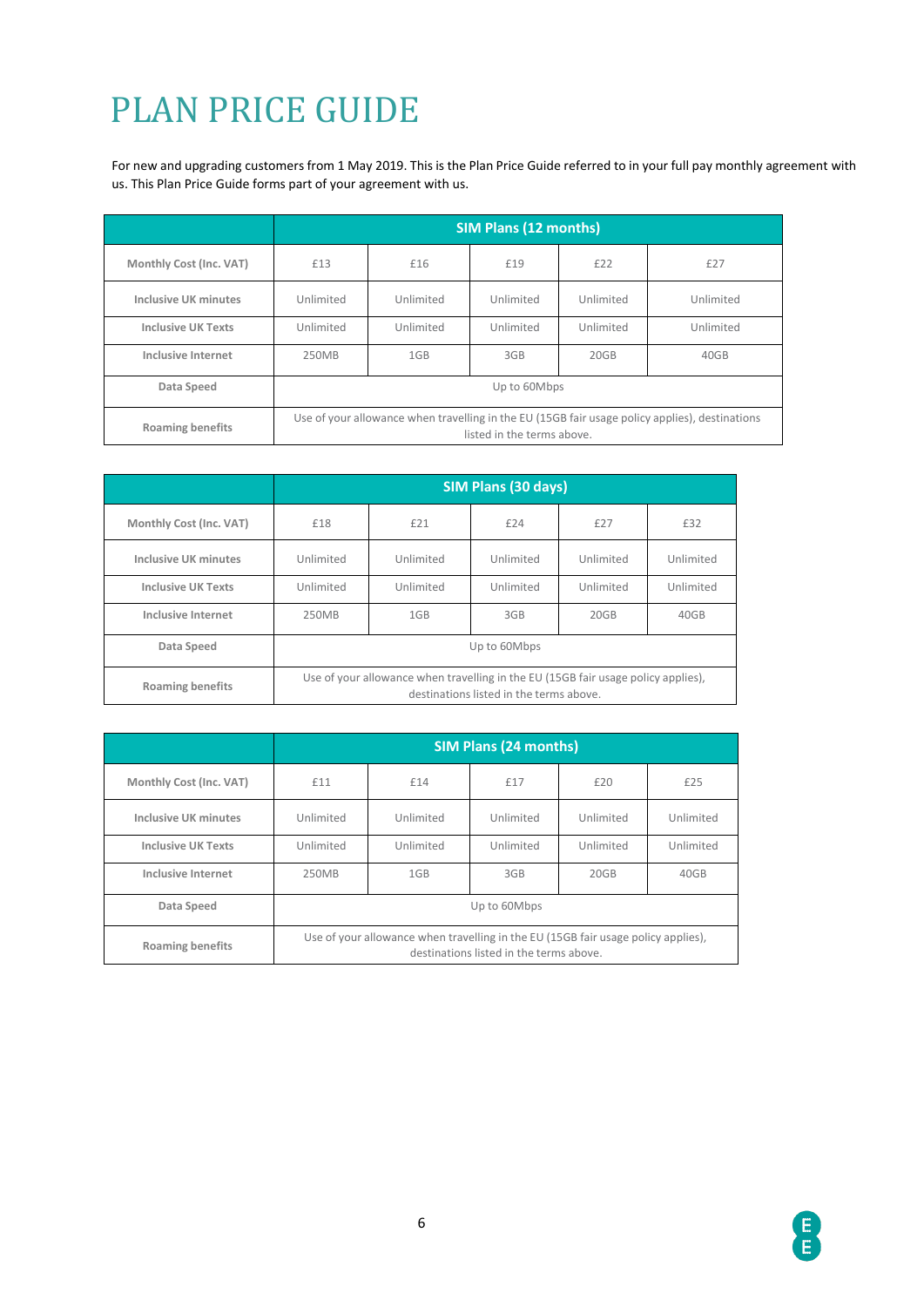|                           | <b>Smart SIM Plans (12 months)</b>                                                                                           |           |           |
|---------------------------|------------------------------------------------------------------------------------------------------------------------------|-----------|-----------|
| Monthly Cost (Inc. VAT)   | £24                                                                                                                          | £27       | £32       |
| Inclusive UK minutes      | Unlimited                                                                                                                    | Unlimited | Unlimited |
| <b>Inclusive UK Texts</b> | Unlimited                                                                                                                    | Unlimited | Unlimited |
| Inclusive Internet        | 3GB                                                                                                                          | 20GB      | 40GB      |
| Data Speed                | Our fastest 4G speeds                                                                                                        |           |           |
| <b>Roaming benefits</b>   | Use of your allowance when travelling in the EU (15GB fair usage policy applies), destinations<br>listed in the terms above. |           |           |

| <b>Included in Allowances?</b>                                                                                                                                                                                                                                                                                                                                                                                                                                                                                                |                                         |  |  |
|-------------------------------------------------------------------------------------------------------------------------------------------------------------------------------------------------------------------------------------------------------------------------------------------------------------------------------------------------------------------------------------------------------------------------------------------------------------------------------------------------------------------------------|-----------------------------------------|--|--|
| <b>Service Type</b>                                                                                                                                                                                                                                                                                                                                                                                                                                                                                                           | SIM Plan (30-Day, 24-month or 12-month) |  |  |
| Calls to UK mobile numbers                                                                                                                                                                                                                                                                                                                                                                                                                                                                                                    | ✓                                       |  |  |
| Calls to certain MVNO numbers <sup>3</sup>                                                                                                                                                                                                                                                                                                                                                                                                                                                                                    | $\boldsymbol{\mathsf{x}}$               |  |  |
| Calls to landlines (numbers starting with<br>01, 02, or 03 excluding Jersey, Guernseyand Isle of Man)                                                                                                                                                                                                                                                                                                                                                                                                                         | V                                       |  |  |
| Calls to Freephone (080) & (116) <sup>4,5</sup>                                                                                                                                                                                                                                                                                                                                                                                                                                                                               | $\boldsymbol{\times}$                   |  |  |
| Calls to 08 & 09 numbers<br>Calls to 084 and 087 numbers                                                                                                                                                                                                                                                                                                                                                                                                                                                                      | x<br>x                                  |  |  |
| Calls to numbers starting in 0500                                                                                                                                                                                                                                                                                                                                                                                                                                                                                             | x                                       |  |  |
| Calls to retrieve voicemail                                                                                                                                                                                                                                                                                                                                                                                                                                                                                                   | $\checkmark$                            |  |  |
| Text messages to UK mobile numbers <sup>5</sup>                                                                                                                                                                                                                                                                                                                                                                                                                                                                               | ✓                                       |  |  |
| Text messages to certain MVNOnumbers3, 5                                                                                                                                                                                                                                                                                                                                                                                                                                                                                      | $\pmb{\times}$                          |  |  |
| Picture messages                                                                                                                                                                                                                                                                                                                                                                                                                                                                                                              | x                                       |  |  |
| BT Sport app                                                                                                                                                                                                                                                                                                                                                                                                                                                                                                                  | $\pmb{\times}$                          |  |  |
| Calls to Customer Services (During Normalworking hours)                                                                                                                                                                                                                                                                                                                                                                                                                                                                       |                                         |  |  |
| Calls to Customer Services (DuringExtended Working Hours) <sup>6</sup>                                                                                                                                                                                                                                                                                                                                                                                                                                                        |                                         |  |  |
| Calls divert <sup>7</sup>                                                                                                                                                                                                                                                                                                                                                                                                                                                                                                     |                                         |  |  |
| Calls & texts to UK mobiles and landlineswhen roaming in one of countries listed<br>below <sub>1.8</sub>                                                                                                                                                                                                                                                                                                                                                                                                                      | ✓                                       |  |  |
| Austria, Azores, Belgium, Bulgaria, Canary Islands, Croatia, Cyprus, Czech Republic, Denmark, Estonia, Finland, France, French Guiana, Germany, Gibraltar, Greece,<br>Guadeloupe, Guernsey, Hungary, Iceland, Ireland, Isle of Man, Italy, Jersey, Latvia, Liechtenstein, Lithuania, Luxembourg, Madeira, Malta, Martinique, Monaco,<br>Netherlands, Norway, Poland, Portugal, Reunion Islands, Romania, Saint Barthelemy, Saint Martin (French), San Marino, Slovakia, Slovenia, Spain, Sweden, Switzerland,<br>Vatican City |                                         |  |  |
| Calls and texts to mobiles and landlineswithin the countries listed below when<br>roaming in those countries <sup>1, 8</sup>                                                                                                                                                                                                                                                                                                                                                                                                  |                                         |  |  |

Austria, Azores, Belgium, Bulgaria, Canary Islands, Croatia, Cyprus, Czech Republic, Denmark, Estonia, Finland, France, French Guiana, Germany, Gibraltar, Greece, Guadeloupe, Guernsey, Hungary, Iceland, Ireland, Isle of Man, Italy, Jersey, Latvia, Liechtenstein, Lithuania, Luxembourg, Madeira, Malta, Martinique, Monaco, Netherlands, Norway, Poland, Portugal, Reunion Islands, Romania, Saint Barthelemy, Saint Martin (French), San Marino, Slovakia, Slovenia, Spain, Sweden, Switzerland, Vatican City

\* Cost of Calls or Services Made Outside of Allowances (Inc. VAT) can be seen under the standard and non-standard price guide **here**.